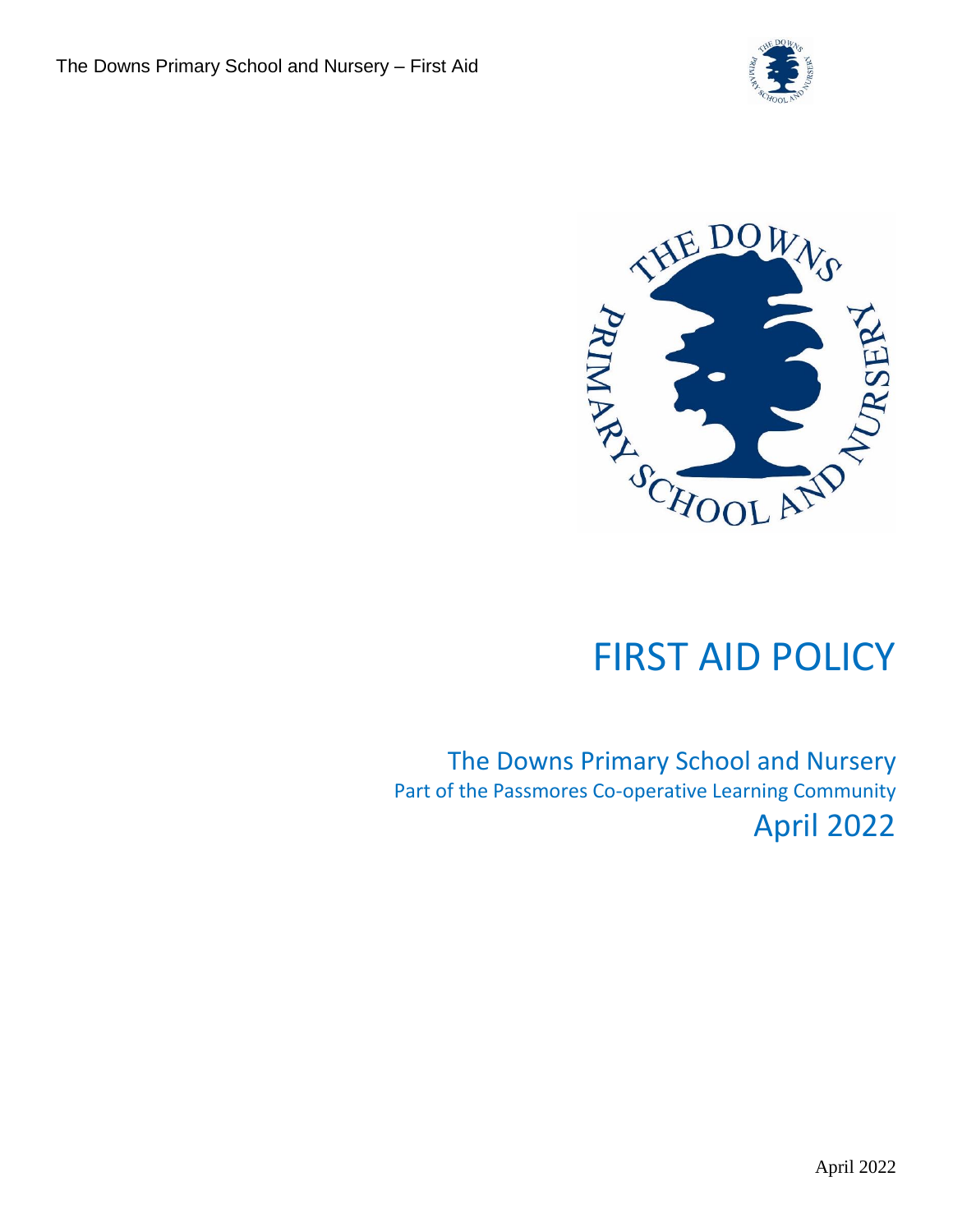

# **Statement of First Aid organisation**

The school's arrangements for carrying out the policy include eight key principles.

- Places a duty on the Governing body to approve, implement and review the policy.
- Place individual duties on all employees.
- To report, record and where appropriate investigate all accidents.
- Records all occasions when first aid is administered to employees, pupils and visitors.
- Provide equipment and materials to carry out first aid treatment.
- Make arrangements to provide training to employees, maintain a record of that training and review annually.
- Establish a procedure for managing accidents in school which require First Aid treatment.
- Provide information to employees on the arrangements for First Aid.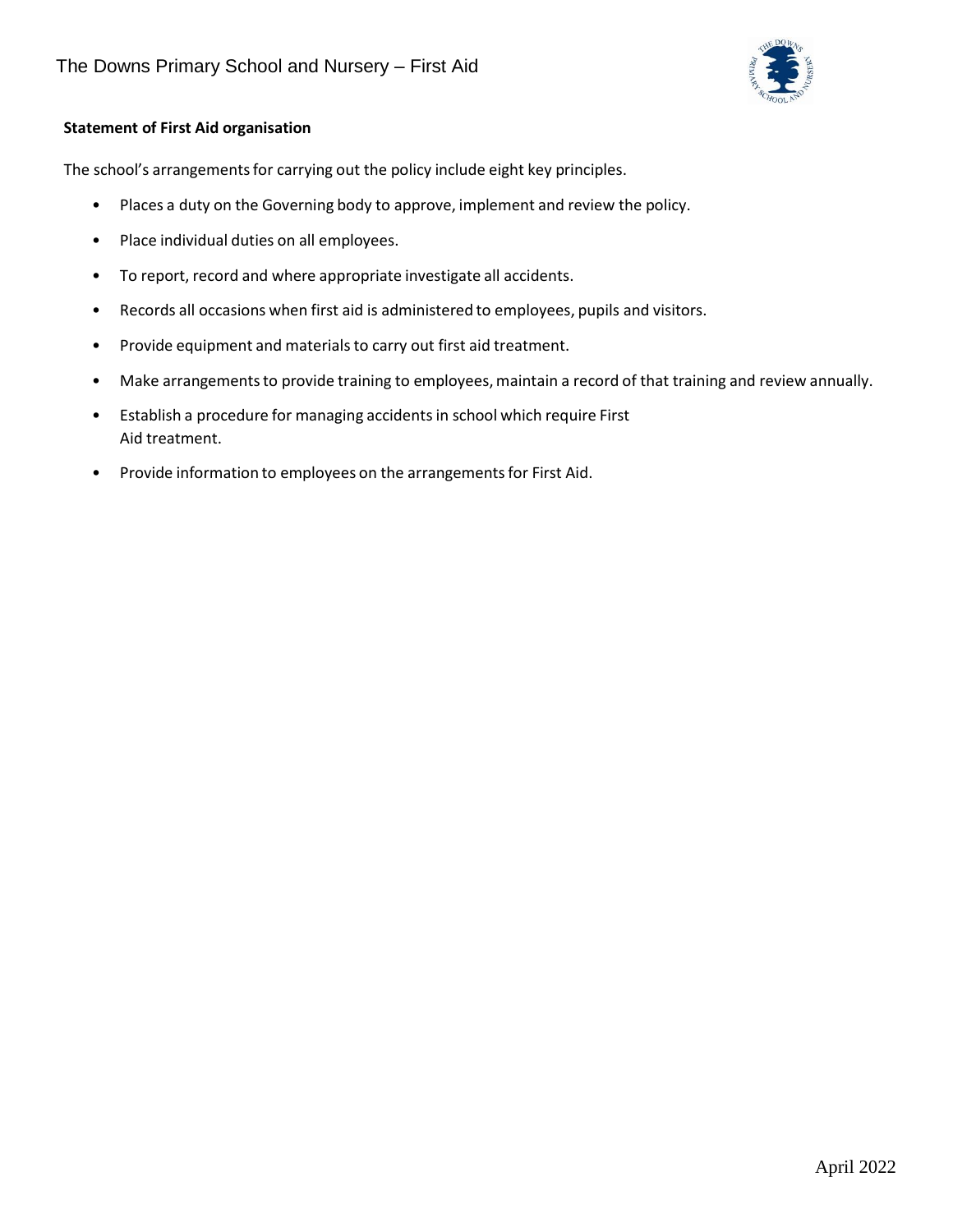

# **Arrangementfor First Aid**

## **Materials, equipment and facilities**

The school will provide materials, equipment and facilities as set out in DfE 'Guidance on 'First Aid for schools'

The Appointed Person: Currently the Appointed person is a member of office staff will regularly check that materials and equipment are available. They will ensure that new materials are ordered when supplies are running low.

Each year group have a first aid bum- bag. These are stored in the classroom/ staffroom, where they are visible and easy to access out of reach of the children. The school has a medical room containing first aid equipment. It is the responsibility of the adults to notify the appointed person if stock runs low.

Responsibility to regularly check first aid bum-bag located in the classroom lies with staff working in the classes. If first aid bum-bag need replenishing the office staff should be immediately notified and extra suppliesshould be requested.

## **First aid at playtime and at lunchtime**

At playtime and lunchtimes midday assistants and teaching assistants can provide first aid on the playground as needed. Where possible the accident is treated on the playground. If the accident is more serious or requires further attention the child is brought in by a member of staff to the main office during playtime and go to the school library during lunchtime, where further treatment can be applied.

Supplies to replenish the first aid cupboard are ordered by Miss Barden. These are held in the locked cupboard in the disabled toilet in the new building. It is the responsibility of all staff using the first aid bum-bags outside to update and replenish the first aid bum-bags and to take them outside **every day**. If stocks are running low inform Miss Barden by email.

## **Cuts**

All open cuts should be covered after they have been treated with a medical wipe. Children should always be asked if they can wear plasters BEFORE one is applied. Children who are allergic to plasters will be given an alternative dressing. **ANYONE TREATING AN OPEN CUT MUST WEAR GLOVES.** All blood waste should be placed in a bag which is tied and then disposed of in the yellow disposal bin in the disabled toilet in the new building. Minor cuts should be cleaned.

## **Head injuries**

Any bump to the head, no matter how minor should be treated as potentially serious. All bumped heads should be treated with a cold compress. The child's teacher should be informed and told to keep a close eye on the progress of the child. If deemed to be potentially more serious, the child's parent should be notified. Please seek advice from a member of staff with a full first aid certificate if necessary. Children with a bumped head should be given a injury slip to take home.

## **Bruises and bumps**

Not all bruises need to be treated with an ice pack, seek advice from a fully trained first aider if you are unsure.

# **Recording of accidents**

Children in Nursery have minor accidents recorded in a class book, instructions and examples are in the book for consistency. Anything more serious is recorded in the same way as it is for accidents from Year Reception to Year 6. All staff record any accidents from these years in the same way, as follows: All accidents that are treated in any way, no matter how minor, are **recorded on MyConcern under the heading of accident**. They will then get filed under the following headings.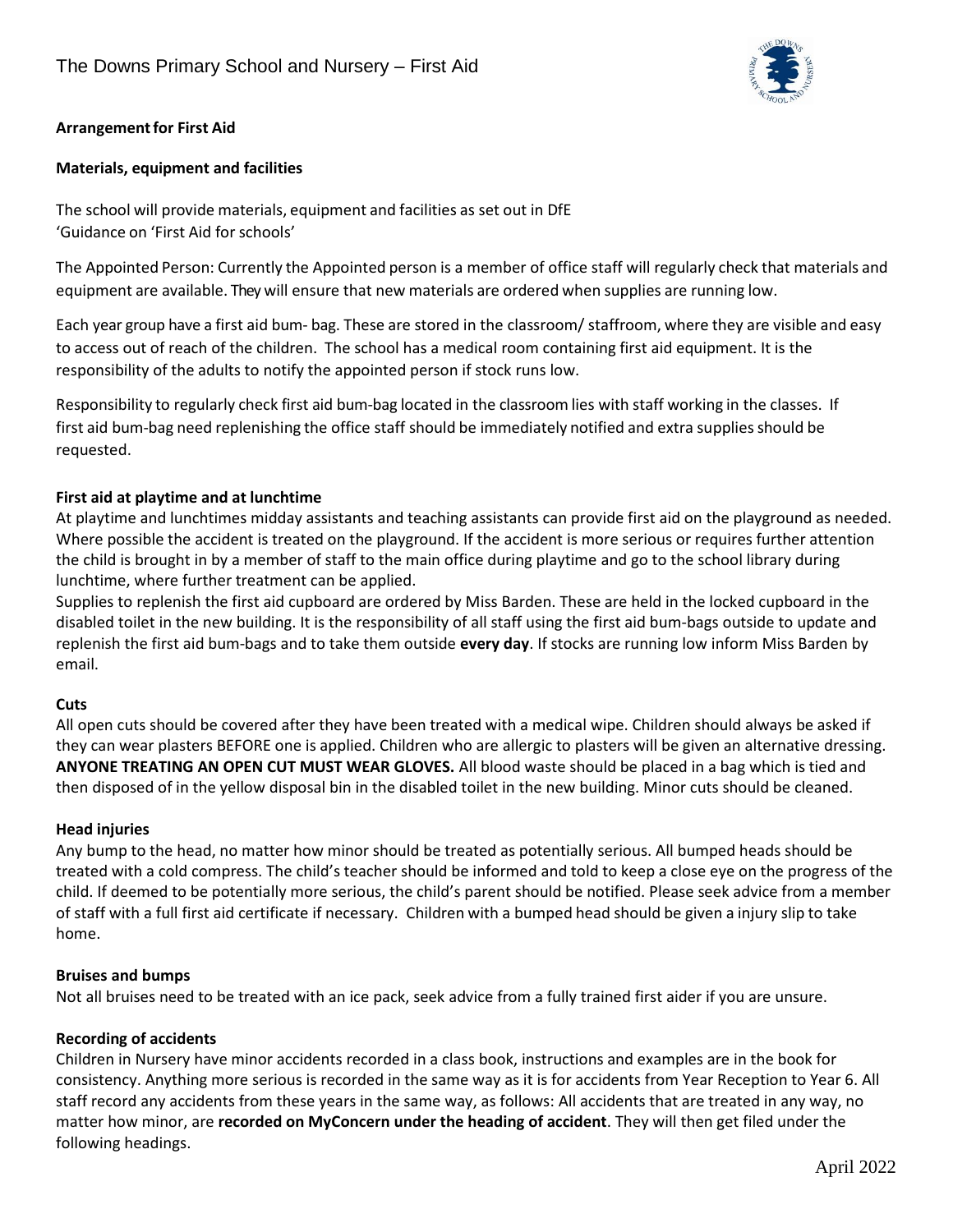

Accident – cut, Accident - head injury, Accident - trip or slip

The person treating the accident MUST be the person recording the accident on MyConcern. Please choose the appropriate heading. A slip MUST also be sent home, these slips are in every class in the first aid area.

If an accident does not involve any treatment, it does not need to be recorded *e.g. a child falls over and has no marks, a paper towel is used to wipe the graze and the child is not distressed.*

Any major incident that leaves a visible mark on the child the parent should be called and informed. This phone call can be made by a member of the office staff.

For major accidents, a RIDDOR form must be completed as soon as possible after the accident. These are available from the Office Manager – Miss Barden. The Headteacher will be advised of all reports made.

## **Administering medicine in school:**

At the beginning of each academic year, any medical conditions are shared with staff and a list of these children and their conditionsis kept in the Teachers' files/ Inclusion folder/ First Aid-Medicine Record files and on file in the office.

Children with specific medical conditions(e.g. allergy that requires EpiPen/epilepsy) have to have a care plan raised by the SENCO, signed by parents/ guardians. These need to be checked and reviewed regularly. Medications kept in the school for children with medical needs, are stored in the class, in the yellow medical bags, if not refrigerated and are clearly labelled with the child's name.

## **All medicinesin school are administered following the agreement of a care plan.**

## **Asthma**

Children with Asthma do not require a care plan but parents are directed to complete a medical form. It is the parents/carersresponsibility to provide the school with up-to date asthma pumps for their children. The appointed person checks the expiry date on the pumps regularly and inform parents, should the pumps expire or run out. Asthma pumps are stored in the class yellow medical bag and clearly labelled with the child's name. Asthma sufferersshould not share inhalers. It is the class adults responsibility to ensure asthma pumps are taken on all out of school activities. Only **Blue** (reliever) Asthma Pumps should be kept in schools.

## **Generic emergency salbutamol asthma inhalers:**

In accordance with Human Medicines Regulations, amendment No2, 2014, the school is in possession of 'generic asthma inhalers', to use in an emergency.

These inhalers can be used for pupils who are on the school's Medical register. The inhalers can be used if pupils' prescribed inhaler is not available (for example, if it is broken or empty). The emergency inhalers are stored in the main school office. The inhalers are clearly labelled.

In case of an emergency an adult needs to be sent to get the asthma pump while a First Aider remains with the child. Once the pump has been administered, (older children can administer it for themselves under supervision) the First Aider needs to record the time and dose of salbutamol (how many puffs have been administered). This needs to be recorded on administeringmedicine books in each class or form in the main school office. For further information on administering medicine see next section, also see

Pupils with Medical conditions in School policy.

Adults may also use the inhalersin an emergency and should follow the above instructions on recording the use of the inhalers.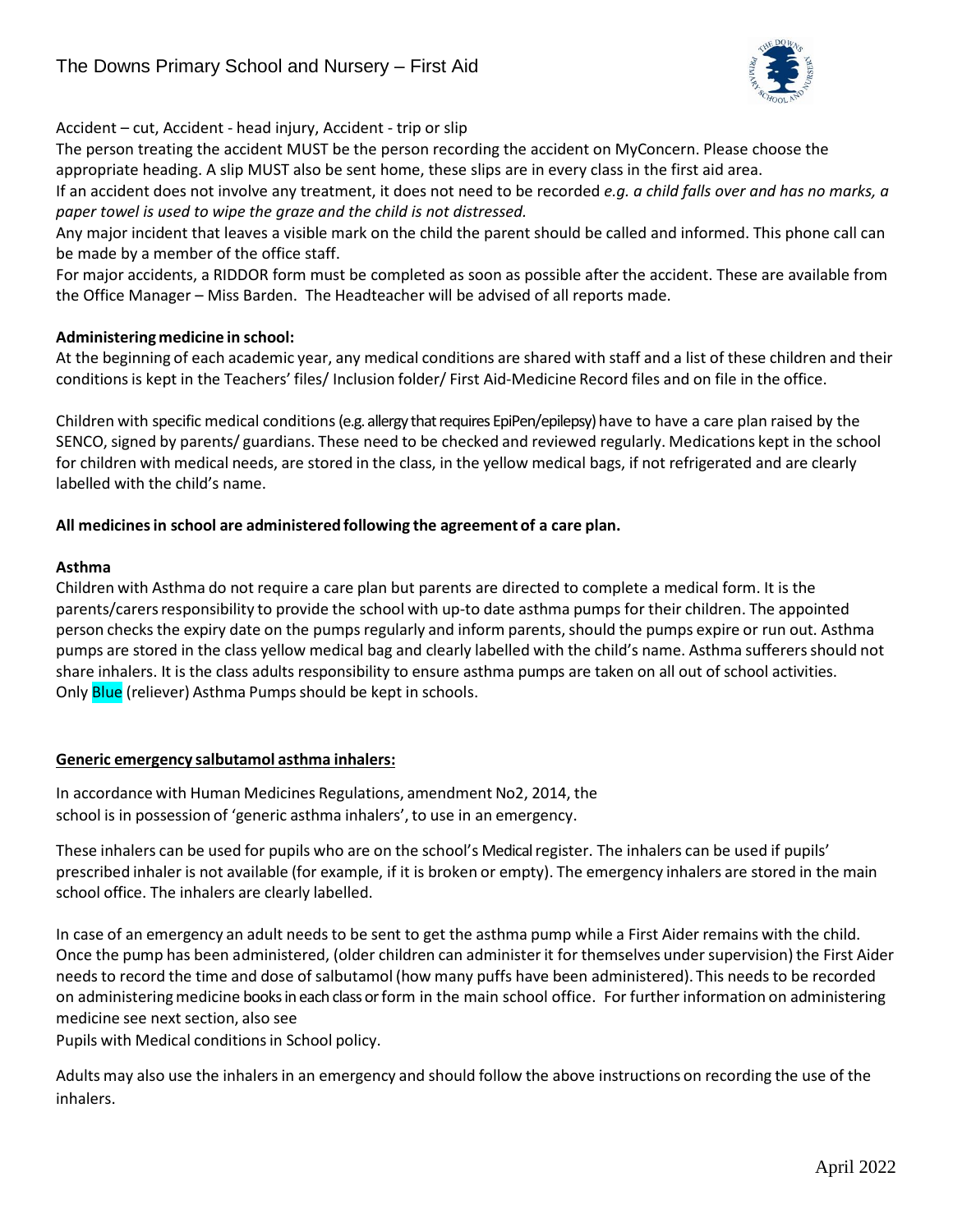

# **Other Medicines**

Short term prescriptions: Must be prescribed by a doctor and have the prescription label that clearly states that the medicine needs to be taken at least four times a day or at a time specified. Medications such as the short-term use of antibiotics or painkillers can be administered only if the parent /guardian fill out the 'parental agreement for school to administer medicine' form. Parents can obtain the form from the office on the first day of requesting the medicine to be administered at school. The class adults will make sure the medicine is administered. The copy of the 'parental agreement for school to administer medicine' form must be kept. Staff should encourage parentsto administer all other medicine at home.

Medicationsthat needs to be kept in the fridge can be stored in the main school office.

## **Calling the emergency services:**

## **Dial 999, ask for ambulance and be ready with the following information**:

- 1. Your telephone number: 01279 445538
- 2. Give your location as follows: The Downs Primary School and Nursery, The Hides, Harlow
- 3. State that the postcode is: CM20 3RB
- 4. Give exact location of the setting: The Downs Primary School and Nursery is situated in Broadfields (not The Hides), is next door to Harlow College and is accessed through Broadfields via the turning opposite the Garden Tiger Public House on Maddox Road and this postcode will get you here: CM20 3PY.
- 5. Give your name:
- 6. Give name of child and a brief description of child's symptoms:
- 7. Inform Ambulance Control of the best entrance and state that the crew will be met and taken to the injured party.
- 8. Stay on phone until the ambulance arrives.

# **It is important to speak clearly and slowly and be ready to repeat information if asked**

## **Auto injectors (Epipens) and Inhalers**

Please see the Supporting Pupils with Medical Conditions Policy.

## **Headlice**

Staff do not touch children and examine them for headlice. If we suspect a child or children have headlice we will have to inform parents/carers. An email should be sent home to all the children in that class where the suspected headlice incidence is. If we have concerns over headlice the school nurse can be called in, to give advice and guidance to parents/carers on how best to treat headlice.

## **Chicken pox and other diseases,rashes**

If a child is suspected of having chicken pox etc, we will look at the child's arms or legs. Chest and back will only be looked at if we are further concerned and two adults should be present. The child should always be asked if it was ok to look.

## **Training**

Most support staff and all midday supervisors have had emergency playground first aid training. Five members of early years staff have pediatric training, and two members of staff have a full first aid certificate. There are notices around the school naming these staff. Staff are booked onto training as needed.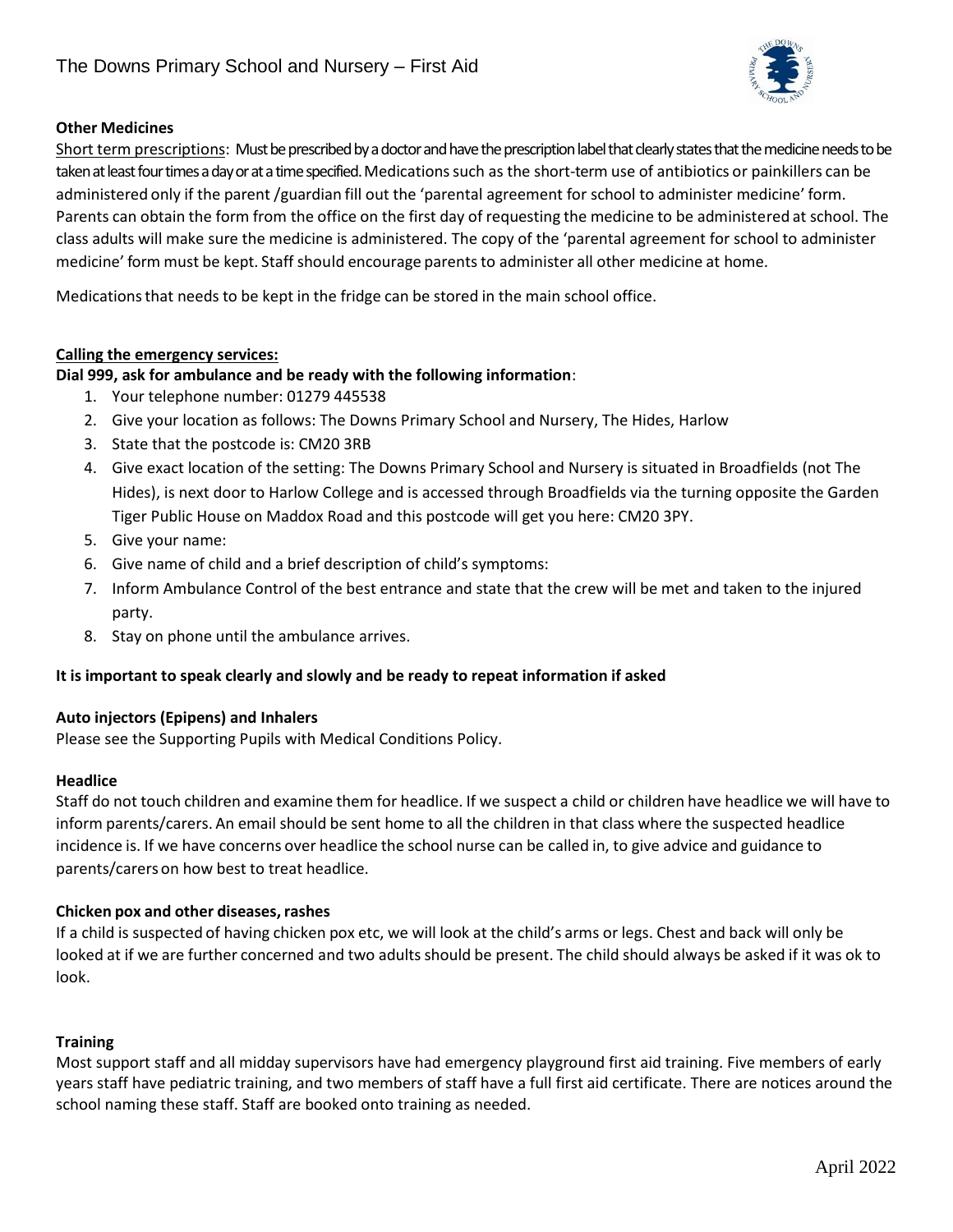

**Allstaffin charge ofstudents(including volunteerstaff) must always use their best endeavors, particularly in** emergencies, to secure the welfare of the students in the same way that parents would be expected to act towards their children.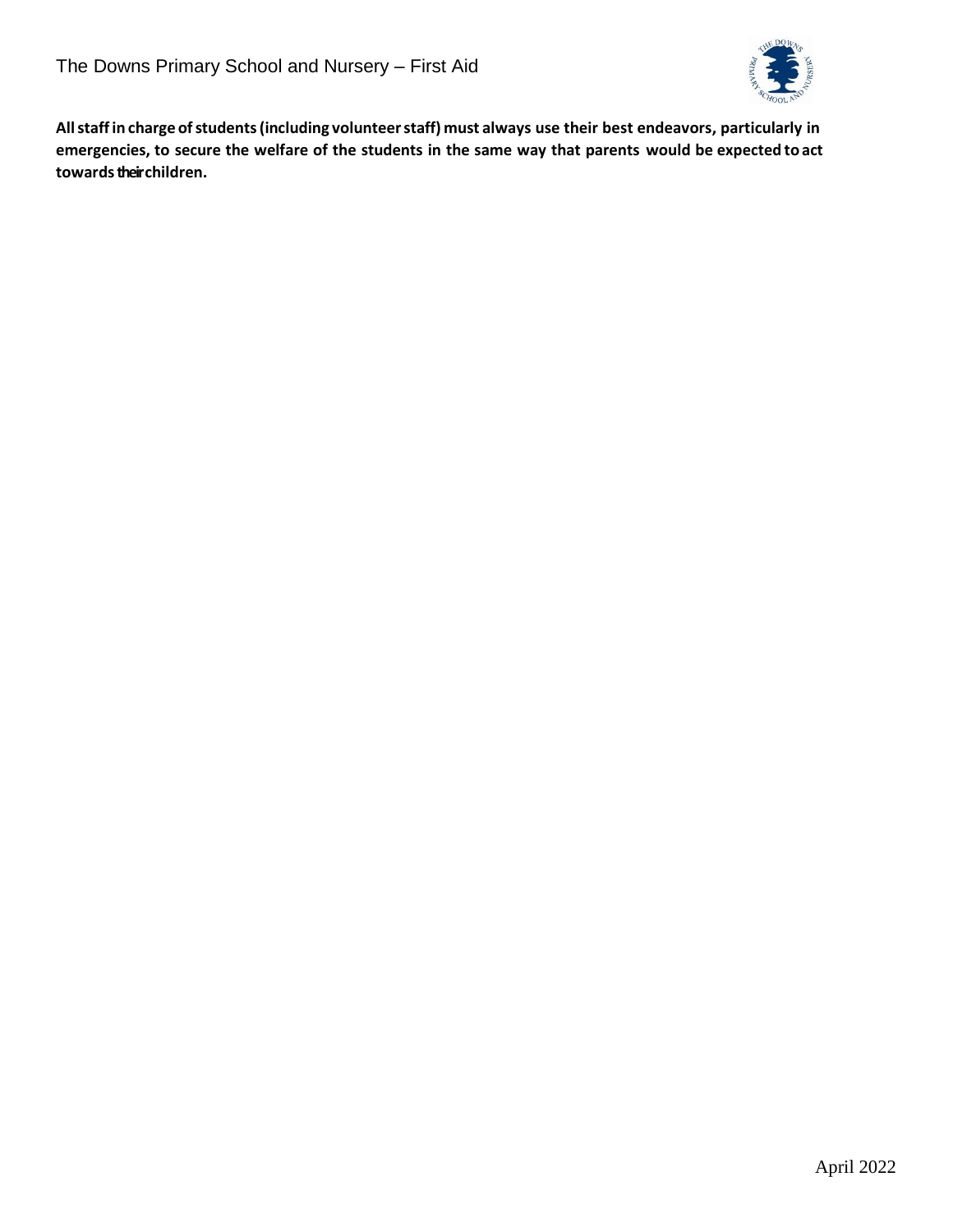

# **Appendix A: Number of First Aid Personnel**

## **Appendix B: First Aid Boxes**

## **Appendix A**

NumberofFirstAidPersonnel

While there are no statutory requirements on exact numbers of first aiders, the Health and Safety Executive (HSE) recommends:

- in low-risk workplaces 1 first aider to every 50 to 100 employees.
- in medium risk workplaces 1 first aider for every 50 employees.

The HSE's 2013 version of First Aid at Work guidance contains a helpful chart at Appendix 3. It can be accessed via the link in the Handsam system–by going to the First Aid category and to 'CLICK here for guidance inthis category'.

The Downs Primary School and Nurserywillmakeajudgementontheactualnumberoffirstaidersrequiredbasedonlocal circumstances, having considered likely risks to staff, students and visitors (and having regard to any advice from the Trust). The Downs Primary School and Nursery will also take into account the need for adequate cover at breaks and lunchtimes, during practical lessons and PE and Games activities, and on off-site activities.

The number of first aiders will be no lower than the HSE recommended ratios, but based on pupils and employeesrather than employees only eg 1 to every 50/100 pupils and employees. (Each academywill need to consider whatitsown circumstances andneeds are.)